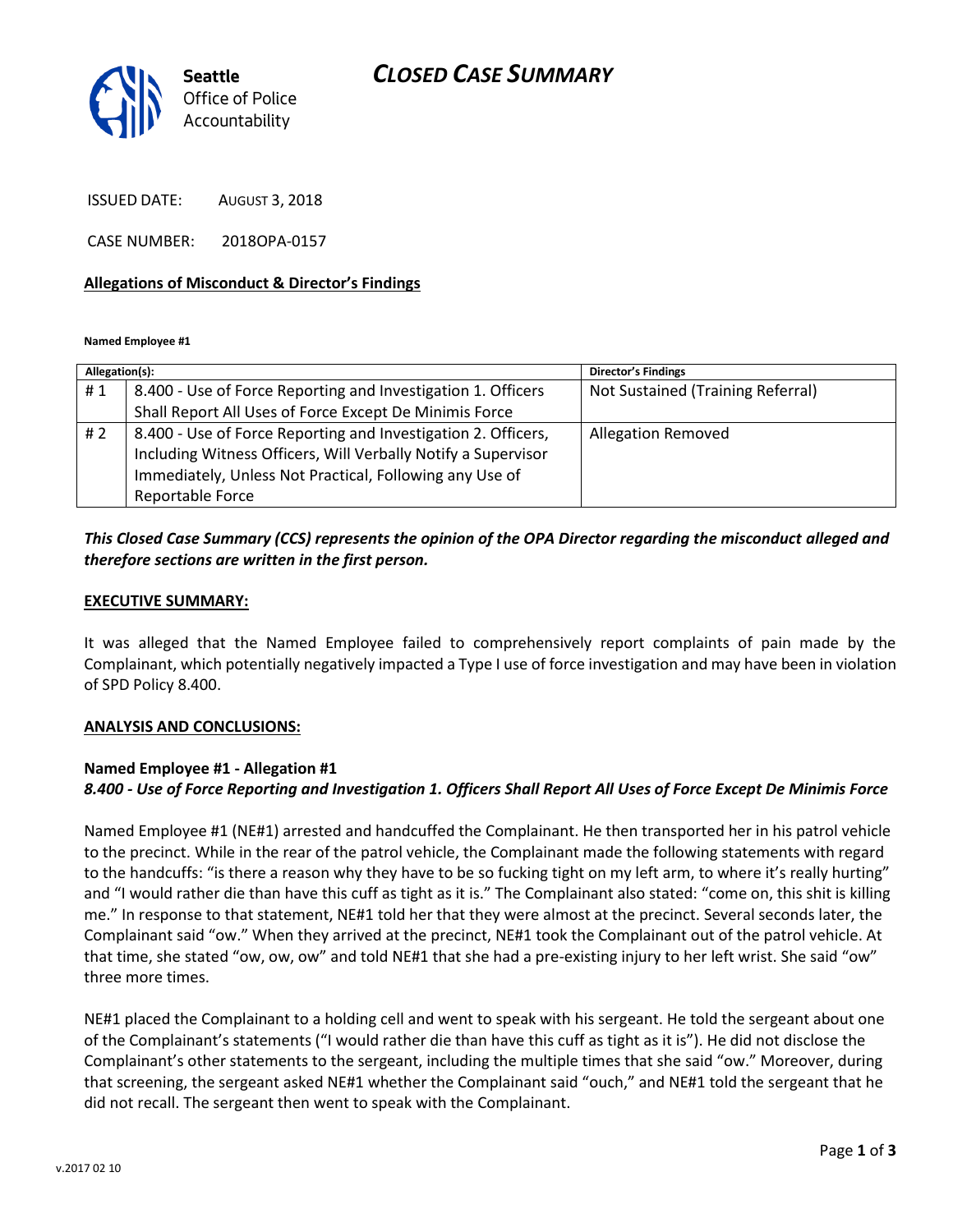

# *CLOSE CASE SUMMARY*

OPA CASE NUMBER: 2018OPA-0157

Over an hour later, NE#1 completed the General Offense Report and booking form and then went to try to find his sergeant but could not locate him. NE#1 found another sergeant and conveyed to that sergeant the same statement. This other sergeant told NE#1 that he should complete a Type I force report and advised NE#1 to call his sergeant. NE#1 did so and, after a further discussion, his sergeant agreed that NE#1 should complete a Type I force report. NE#1 did so. The other sergeant took photographs of the subject's wrists and completed the Type I force investigation.

During his force review, a lieutenant noted that, while NE#1 reported one statement to his sergeant, he failed to disclose multiple others. The lieutenant wrote that the sergeant completed an arrest screening and, during that time, the subject did not complain of pain or injury. The lieutenant reasoned that this interaction with the Complainant coupled with the nature of the statement relayed by NE#1 would not have given the sergeant any reason to believe that a Type I investigation was required. As such, the lieutenant believed that NE#1's failure to comprehensively report the complaints of pain may have violated SPD Policy 8.400.

NE#1's sergeant also counseled him on the incident the next day. His sergeant wrote the following:

During an arrest screening you relayed a statement made by an arrestee. Based on what was said I determined force had not been used. This was later clarified. On the subsequent day we discussed the importance of conveying any complaint of injury or pain accurately enough for the screening sergeant to make a determination. I also recognized my part in the lapse of communication. We agreed that we both could be more clear in the future.

At his OPA interview, NE#1 stated that when he told his sergeant about the Complainant's statement, he believed that it was sufficient to express that she was in pain from the handcuffs. He acknowledged that he told his sergeant that he did not recall whether the Complainant said "ouch," but he told OPA that he repeated her statement to his sergeant. NE#1 stated that he did not know what steps his sergeant took or what questions he asked of the Complaint during his arrest screening. NE#1 explained that once he finished the arrest paperwork, he went to look for his sergeant. NE#1 did so because he thought that his sergeant was going to come speak with him after the screening was finished but his sergeant never did. NE#1 then went to speak with another sergeant, repeated the Complainant's statement to that sergeant, and told that sergeant that he was pretty sure that he needed to write a Type I force report. That sergeant agreed and told NE#1 to call his sergeant, who was on his way home. NE#1 did so and his sergeant confirmed that a Type I force investigation should be completed.

OPA also interviewed NE#1's sergeant. He did not believe that the statement relayed by NE#1 constituted a reportable use of force or a complaint of pain. He recalled receiving a phone call on his way home from either the other sergeant or NE#1 during which he was told that the incident was a use of force. He remembered asking NE#1 some clarifying questions and arranged with the other sergeant to handle the Type I force investigation. He did not believe this delay in the commencement of the Type I investigation negatively affected it. He opined that it was simply a communication error between himself and NE#1. He further told OPA that he did not believe that NE#1 would have tried to hide anything from him regarding the force.

Lastly, OPA interviewed the other sergeant. He stated that NE#1 told him that the Complainant had complained of pain from the handcuffs. He told NE#1 that he needed to write a use of force report but that he also needed to talk to his sergeant. He did not recall whether he or NE#1 called NE#1's sergeant. He said that offered to take the